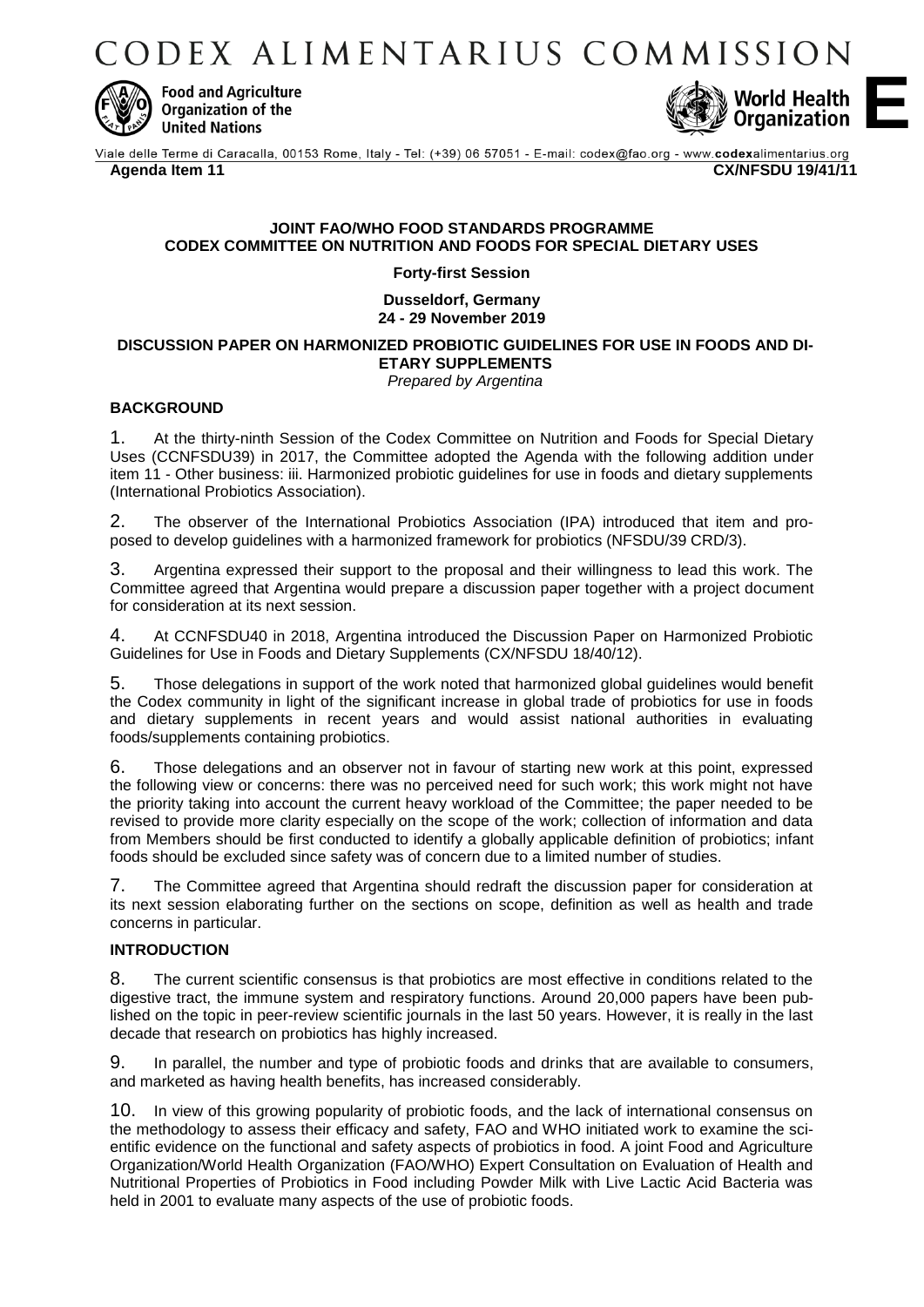11. The beneficial effects of food with added live microbes (probiotics) on human health are being increasingly promoted by health professionals.

12. Today, more than a decade later, the lack of harmonization in industry practice and legislation remains and often leads to issues and concerns for the probiotics regulators, industry, and even consumers in regard of quality, safety and labelling.

13. Despite the widely recognized FAO/WHO definition (2001), revised by Hill et al. (2014), as "Live microorganisms that, when administered in adequate amounts, confer a health benefit on the host", there is global occurrence of products sold as 'probiotics' that do not meet this definition. The ultimate goal is to establish eligibility criteria to ensure consistent application at national and international levels by Codex member countries, available to promote human health and well-being. As such, the countries recognize the need and opportunity for development of a Codex Alimentarius.

14. Government regulations differ among countries however, the status of probiotics as a component in food is currently not established on an international basis.

15. The development of Codex guidelines for probiotics will provide guidance for global regulatory agencies to build probiotics-focused regulations. The establishment of global requirements will satisfy the triumvirate of authorities, consumers and, industry, and will certainly lead to better consumer satisfaction, health and well-being.

## **SCOPE**

16. The purpose of the work is to establish harmonized guidelines for probiotics for use as an ingredient in foods and dietary supplements.

17. The scope of the proposed guidelines discussion paper includes a definition, minimum characterization requirements, safety criteria, quality and labelling criteria for probiotics for use as an ingredient in foods and dietary supplements.

18. This document refers to live microorganisms recognized to convey a health benefit<sup>1</sup> to humans in appropriate amounts.

19. This discussion paper only refers to probiotics that are produced in food and/or dietary supplement manufacturing facilities and traded internationally.

## **PROBIOTIC PRODUCTION**

20. At present, according to information provided by the International Probiotics Association (IPA), the ingredients market could be divided as:

a) Fermentation and Bacteria Production:

Known fermentation capabilities and production facilities are based in many countries across the globe. Some of these are in the following countries:

USA, Canada, Pan EU including UK, Brazil, Argentina, Chile, Japan, China, South Korea, India, Australia, South Africa, to name but a few. Fermentation capacity of these facilities range from 20 metric tons to 500 metric tons capacity.

## b) Ingredient Market Revenue:

The global probiotics ingredient market was valued at \$1.5 billion USD in 2016 and is expected to be valued at \$2.15 billion USD by the year 2021. (Source IPA).

The split of the revenue in 2016 was Functional Food and Beverages 58%, Dietary Supplements 29%, Other Human Nutrition 3%, Animal Feed & Others 10%. (Source IPA).

## **PROBIOTIC DISTRIBUTION AND TRADE**

21. Probiotics are distributed in 63 countries. Probiotic dairy-based yoghurts are distributed in 196 countries. (Source IPA).

 $\overline{a}$ 

<sup>1</sup>This does not mean health claim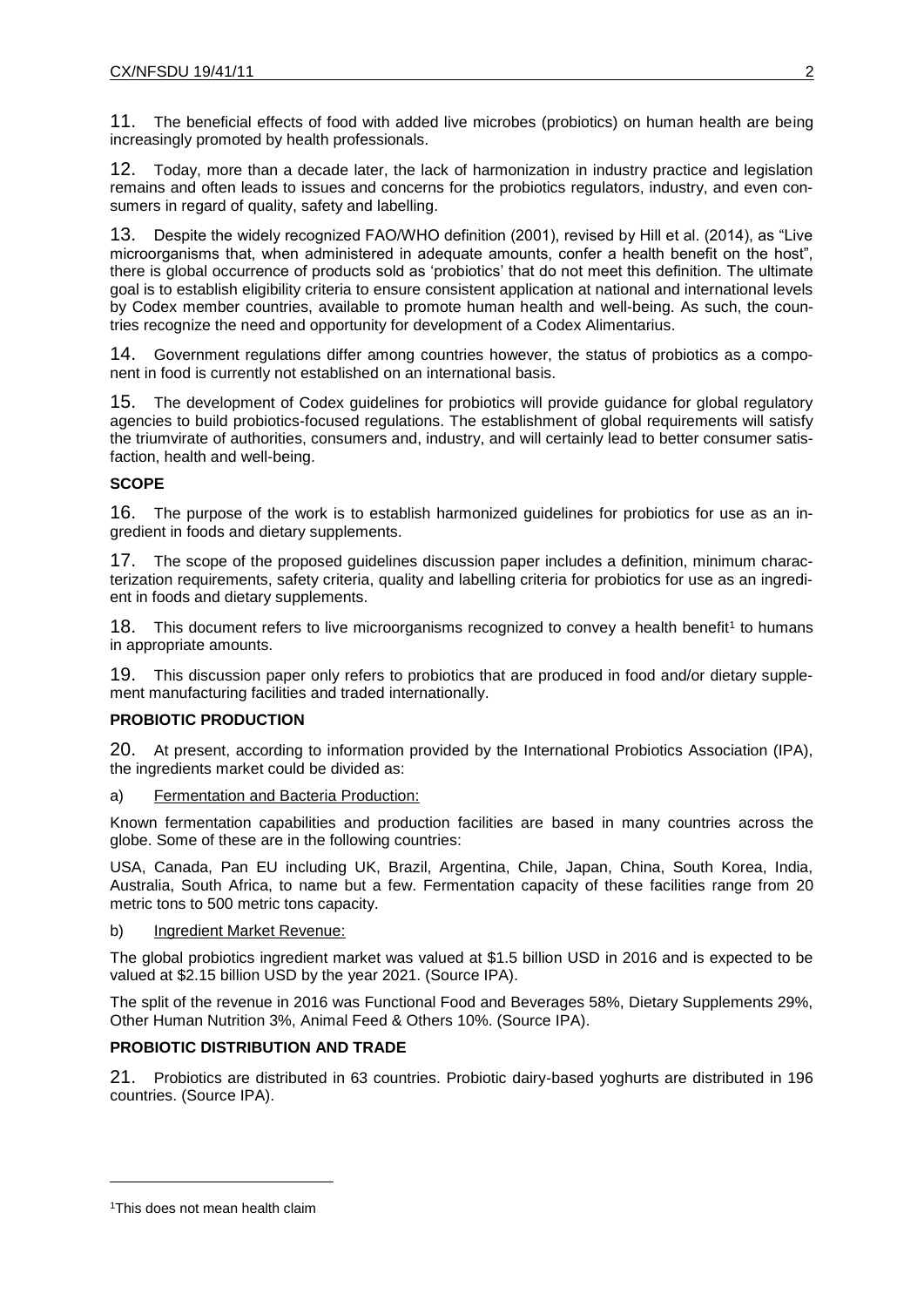### **PROBIOTIC CONSUMER CONSUMPTION**

22. Probiotics are consumed in foods, beverages and dietary supplements. Foods include mainly dairy products as yoghurts and other fermented milks as represented in graph 1 and table 1.



**Graph 1**: Global Retail Value, 2018 (Source IPA)

| World Retail Value (2018) | \$43,882,000,000.00 |
|---------------------------|---------------------|
| Yoghurt                   | \$31,295,000,000.00 |
| Fermented milks           | \$6,911,000,000.00  |
| Supplements               | \$5,676000,000.00   |

**Table 1**: Global Retail Value, 2018 (Source IPA)

## **PROBIOTICS TRADE EXCHANGE**

23. Probiotic Supplements hit \$5.7 Billion USD and Ingredients for Food and Beverage applications hit sales of close to \$40 Billion USD globally, in 2018.

| Region                            | Ingredients for Supplements &<br>Human Nutrition (%) | Ingredients for Food<br>Applications (%) |
|-----------------------------------|------------------------------------------------------|------------------------------------------|
| North America                     | 40                                                   | 12                                       |
| Europe, Middle East and<br>Africa | 31                                                   | 32                                       |
| Latin America                     | 3                                                    | 8                                        |
| Asia - Pacific Countries          | 23                                                   | 45                                       |
| Australasia                       | 3                                                    | 3                                        |

**Table 2**: Distribution of Ingredients for Supplements and Food Applications, 2018 (Source IPA)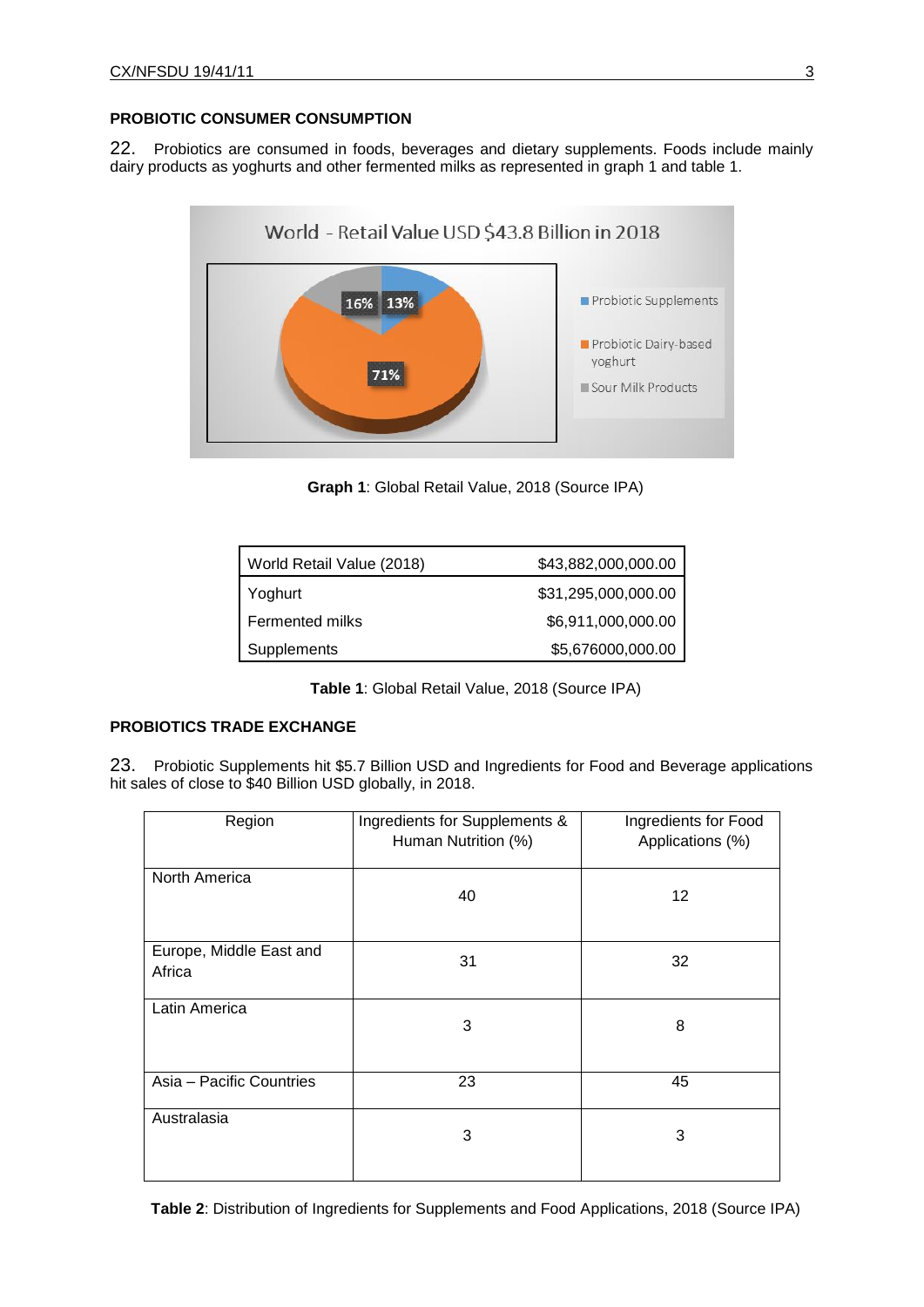| Production of Probiotic Culture for Supplements and Food Applications (2018) |              |
|------------------------------------------------------------------------------|--------------|
| Supplement totals                                                            | 1,400,000 Kg |
| Food and beverage totals                                                     | 2,000,000 Kg |
| Totals of Probiotic pure cultures                                            | 3,400,000 Kg |

**Table 3**: Combined Totals of Pure Bacteria Powder, 2018 (Source IPA)

## **Colony-Forming Units**

Probiotic ingredients are measured by CFU, or colony-forming units. This is well outlined on the IPA probiotic labelling guidelines published in 2016.

Therefore, the following data is provided to bring importance to what the volume of kilograms represent in CFU as follows:

1.4 million Kgs of culture ingredient for the Dietary Supplement industry is equivalent to 7E+20 or **700,000,000,000,000,000,000 CFU** of bacterial culture.

2 million Kgs of culture ingredient for the Food application industry is equivalent to 3E+19 or **30,000,000,000,000,000,000 CFU** of bacterial culture.

These are estimations based on average yields.

### **NEED FOR PROBIOTIC GUIDELINES**

24. Given the wide acceptance of the importance of probiotic microorganisms to the health of the human population in addition to the growth of probiotic food and drinks that market health benefits, governments have raised questions about an appropriate regulatory framework to apply to probiotics, to facilitate its appropriate regulation on their national market.

25. There is currently a lack of harmonized regulation, with some countries having different provisions on probiotics. Harmonized guidelines for these international and regionally traded products will facilitate trade and ensure that effective and safe products reach the consumers.

26. The proposed work is to address this lack of harmonization through the development of a Codex Guidelines in order to harmonize framework.

## **PRODUCTS APPLICABLE FOR THE CODEX GUIDELINES**

27. Probiotic microorganisms are used as food ingredients in a wide range of products, including dietary supplements. Both dietary supplements and foods are applicable for the proposed Codex guidelines.

## **THE MAIN ASPECTS TO BE CONSIDERED**

28. The general specifications and considerations that should be considered to demonstrate that a strain is a probiotic should be based on the aspects included in Appendix 5.

29. The aspects that should be considered for probiotics microorganisms once the probiotic is added to food or dietary supplement are included in Appendix 5.

## **ASPECTS OF PRODUCTION**

30. For illustration of an example of a manufacturing process flow, see Appendix 1. That process provides a general overview of the most widely used process for production of viable probiotic strains in a freeze-dried format.

## **LABELLING**

31. The labels of probiotics sold by retail should bear the information included in Appendix 5.

## **RECOMMENDATIONS**

32. Development of guidelines and a harmonized framework for probiotics, including general specifications and considerations is necessary to ensure and sustain quality probiotic products on a global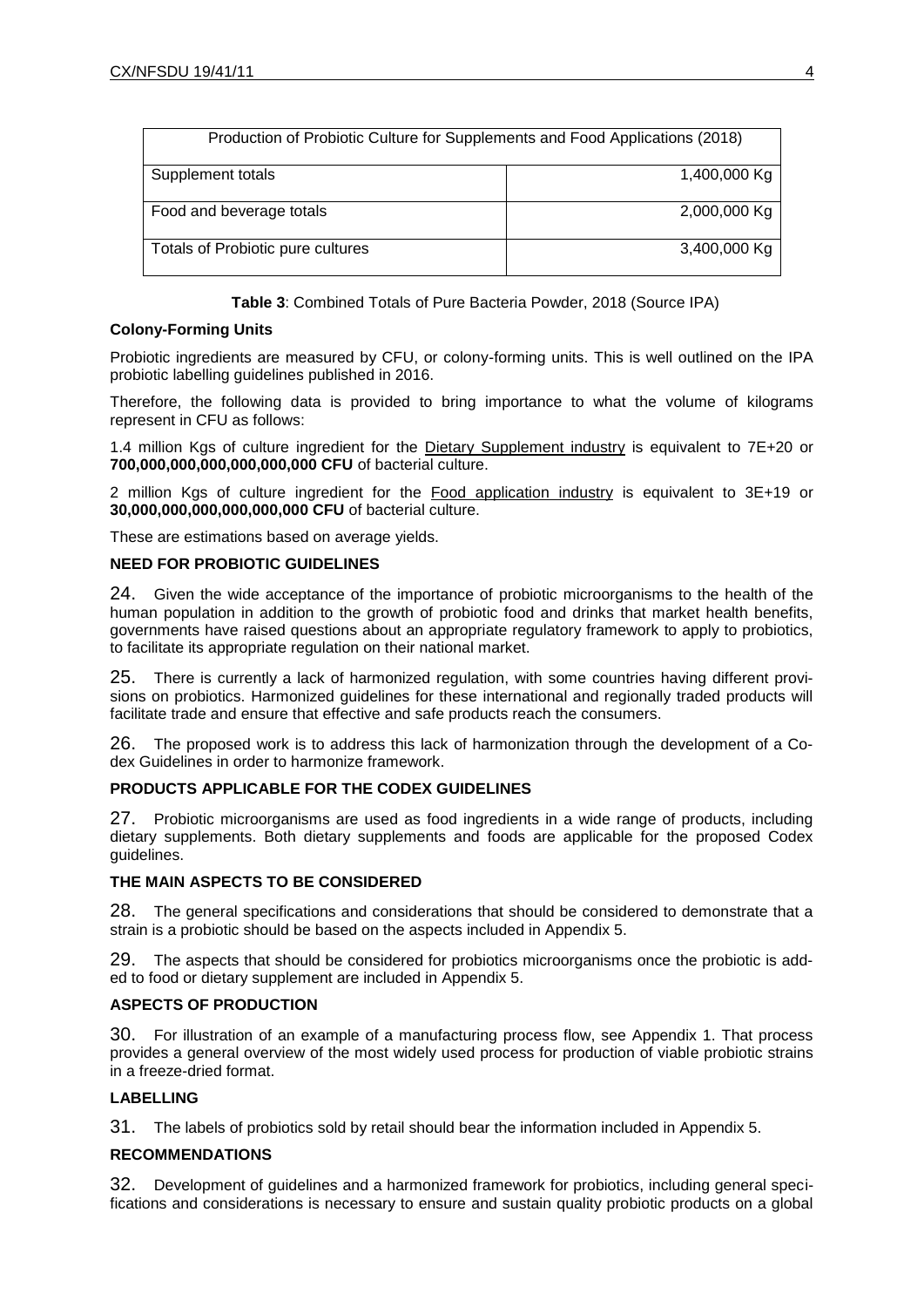scale. This objective is in line with the Core Values of Codex, promoting collaboration, inclusiveness, consensus building and transparency, and follows the principles set as the Scientific Basis of Codex, listed within the Codex Alimentarius Commission Strategic Plan 2014-2019, Goal 1: *To establish international food standards that address current and emerging food issues and its corresponding objectives*.

33.Adoption of a harmonized definition of probiotics among Codex member countries.

34.Development of Codex guidelines for probiotics to provide agreed essential requirements and specifications for probiotics that contribute to protecting the health of consumers, and ensuring fair practices in food trade.

35.The term probiotic should be used only on products that deliver live microorganisms with adequate viable count of well-defined strains, and the number of viable microorganisms should be correlated with the corresponding probiotic effect.

36. A project document is presented in Appendix 5.

Recommendation

37.The Committee is invited to consider new work on Guidelines for probiotics for use as an ingredient in foods, beverages and dietary supplements as presented in the project document (Appendix 5).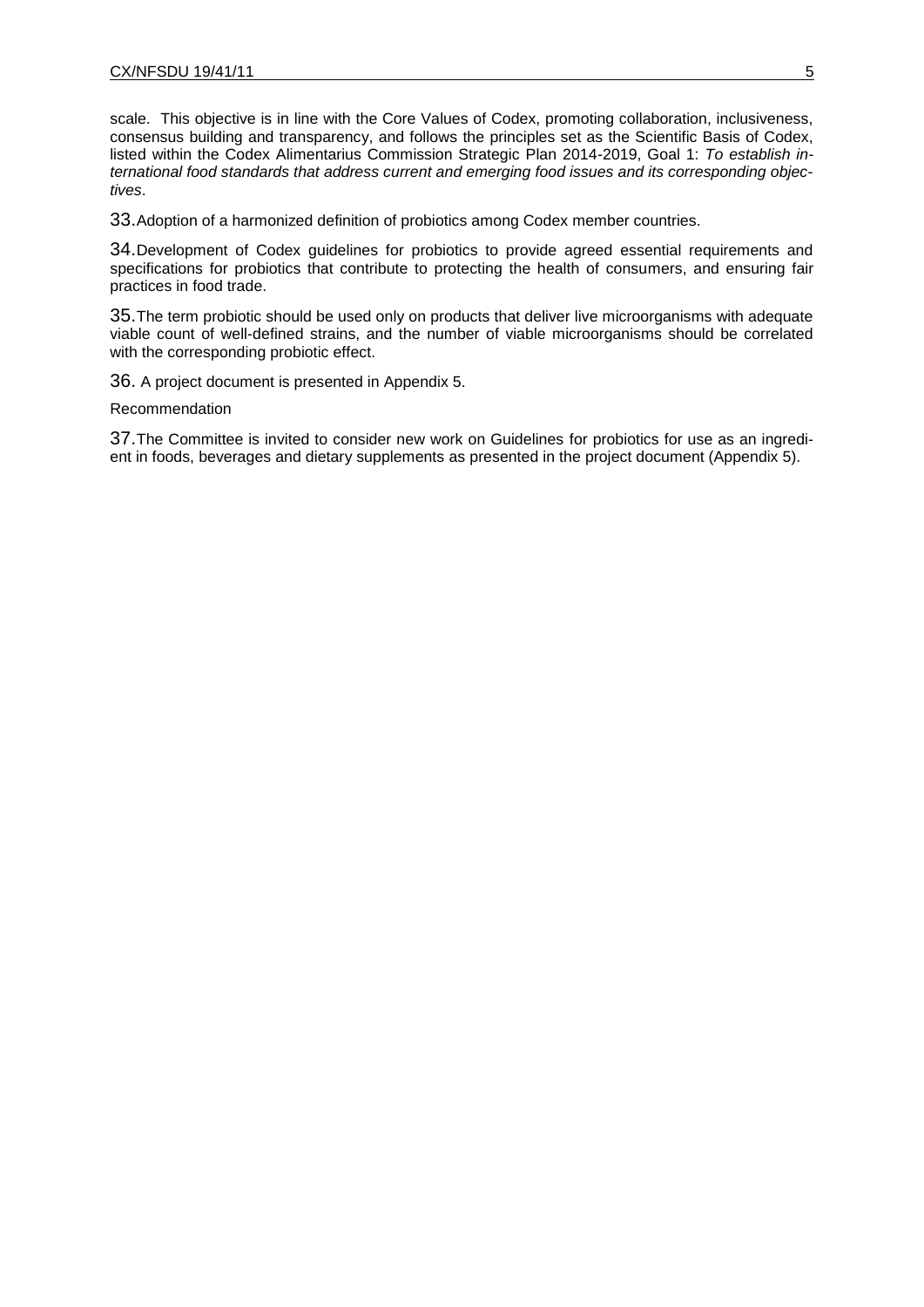

# **Bacteria Production Flow Diagram**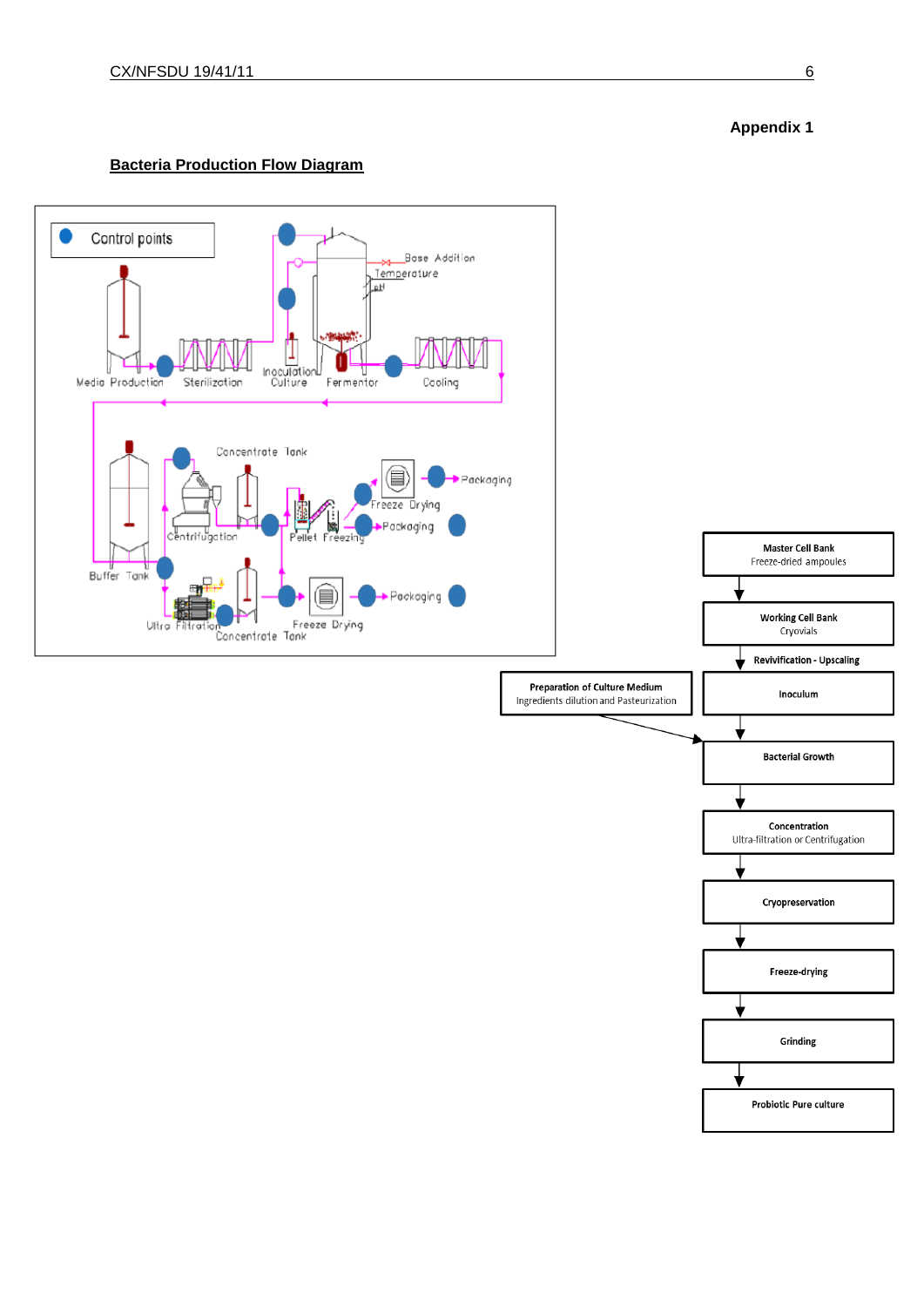## **Applicable Codex Standards**

- i. CXC 1:1969: General Principles of Food Hygiene.
- ii. CXS 228-2001: General Methods of Analysis for Contaminants.
- iii.CXS 193-1995: Codex General Standard for Contaminants and Toxins in Food and Feed.
- iv.CXS 192-1995: General Standard for Food Additives.
- v.CXS 1-1985: General Standard for the Labelling of Pre-packaged Foods.
- vi.CXG 23-1997. Guidelines for Use of Nutrition and Health Claims.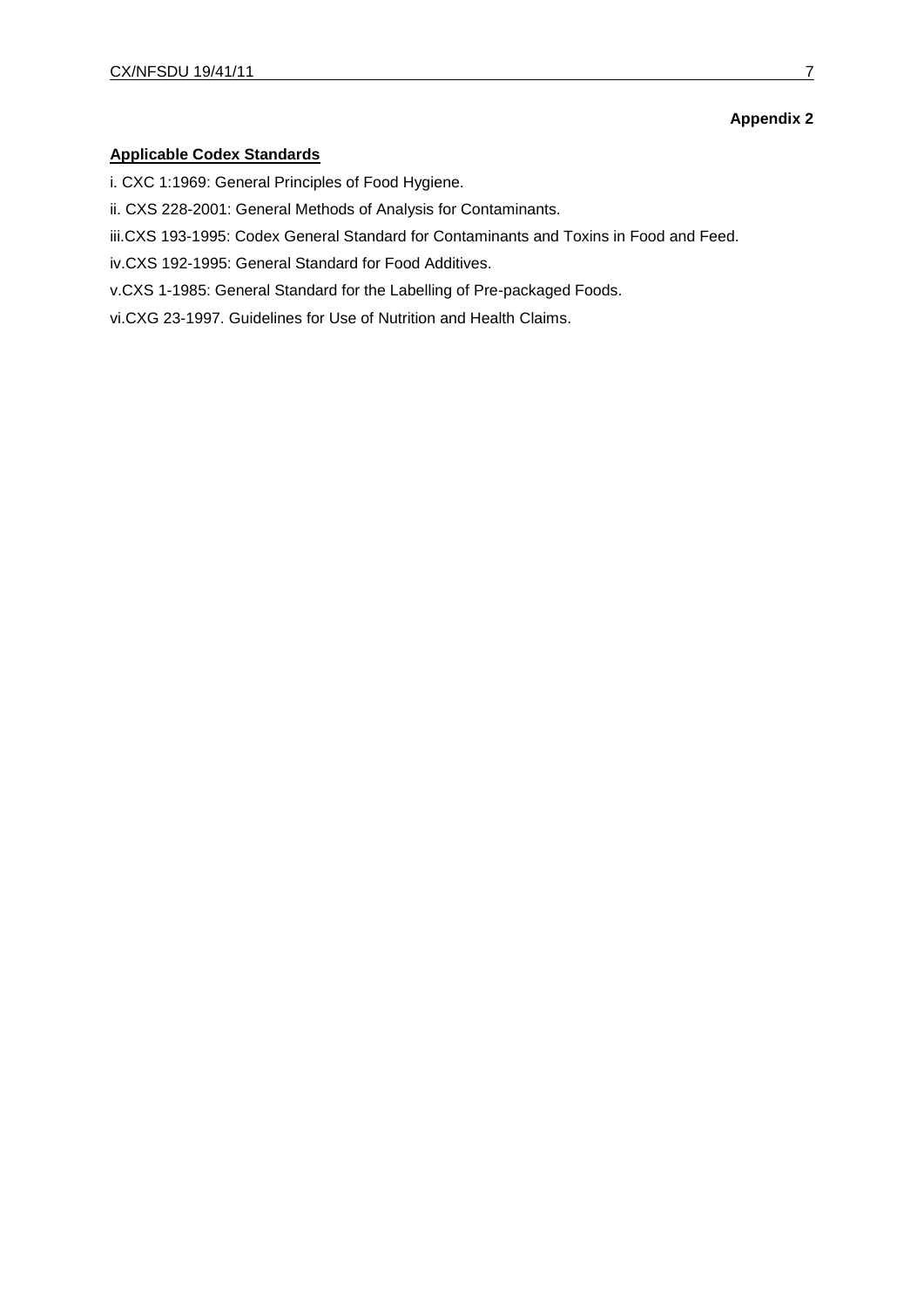## **Bibliography**

- 1. FAO/WHO. Joint FAO/WHO Working Group Report on Drafting Guidelines for the Evaluation of Probiotics in Food. London, Ontario, Canada. 30 April – 1 May 2002.
- 2. FAO/WHO. Health and Nutritional Properties of Probiotics in Food including Powder Milk with Live Lactic Acid Bacteria. Report of a Joint FAO/WHO Expert Consultation on Evaluation and Nutritional Properties of Probiotics in Food including Powder Milk with Live Lactic Acid bacteria. Cordoba, Argentina, 1 - 4 October 2001.
- 3. Commissione Unica per la Dietetica e la Nutrizione. Guidelines on probiotics and prebiotics. Revision May 2013.

http://www.salute.gov.it/imgs/C 17 pubblicazioni 1016 ulterioriallegati ulterioreallegato 0 al [leg.pdf](http://www.salute.gov.it/imgs/C_17_pubblicazioni_1016_ulterioriallegati_ulterioreallegato_0_alleg.pdf)

4. Guidance Document – The Use of Probiotic Microorganisms in Food. Food Directorate. Health Products and Food Branch. Health Canada. April 2009.

[https://www.canada.ca/en/health-canada/services/food-nutrition/legislation](https://www.canada.ca/en/health-canada/services/food-nutrition/legislation-guidelines/guidance-documents/guidance-document-use-probiotic-microorganisms-food-2009.html)[guidelines/guidance-documents/guidance-document-use-probiotic-microorganisms-food-](https://www.canada.ca/en/health-canada/services/food-nutrition/legislation-guidelines/guidance-documents/guidance-document-use-probiotic-microorganisms-food-2009.html)[2009.html](https://www.canada.ca/en/health-canada/services/food-nutrition/legislation-guidelines/guidance-documents/guidance-document-use-probiotic-microorganisms-food-2009.html)

- 5. General scientific guidance for stakeholders on health claim applications EFSA Panel on Dietetic Products, Nutrition and Allergies (NDA). EFSA Journal 2016;14(1):4367. https:/[/www.efsa.europa.eu/efsajournal.](http://www.efsa.europa.eu/efsajournal)
- 6. Australia New Zealand Food Standards Code Standard 1.5.1 Novel foods. https://www.legislation.gov.au/Details/F2017C00324
- 7. International Probiotic Association (IPA). Proposal for New Work on Harmonized Probiotic Guidelines for use in foods and dietary supplements. NFSDU/39 CRD/3
- 8. CX/NFSDU 15/37/8. Discussion paper on a standard for ready-to use foods.
- 9. The International Scientific Association for Probiotics and Prebiotics consensus statement on the scope and appropriate use of the term probiotic. Hill C. et al. (2014) Nat. Rev. Gastroenterol. Hepatol. 11:506-514.
- 10. Código Alimentario Argentino. Capítulo XVII. Artículo Nº 1389.

[http://www.anmat.gov.ar/alimentos/codigoa/CAPITULO\\_XVII.pdf](http://www.anmat.gov.ar/alimentos/codigoa/CAPITULO_XVII.pdf)

- 11. Guidelines on Formulated Complementary Foods for Older Infants and Young Children CAC/GL 8-1991 Adopted in 1991. Amended in 2017. Revised in 2013.
- 12. Brasil. Resolução Da Diretoria Colegiada RDC Nº 241, de 26 de Julho de 2018. http://portal.anvisa.gov.br/documents/10181/3898888/RDC\_241\_2018\_.pdf/941cda52-0657- 46dd-af4b-47b4ee4335b7
- 13. Brasil. Resolução RES nº 17 de 30/04/1999.

<http://portal.anvisa.gov.br/legislacao/?inheritRedirect=true#/visualizar/26333>

14. Brasil. Resolução - RES nº 18 de 30/04/1999.

<http://portal.anvisa.gov.br/legislacao#/visualizar/26339>

15. Colombia. Resolución 333 de 2011.

[https://docs.supersalud.gov.co/PortalWeb/Juridica/OtraNormativa/R\\_MPS\\_0333\\_2011.pdf](https://docs.supersalud.gov.co/PortalWeb/Juridica/OtraNormativa/R_MPS_0333_2011.pdf)

16. Norma Técnica Ecuatoriana. NTE INEN 1334-3:2011.

https://www.controlsanitario.gob.ec/wpcontent/uploads/downloads/2014/07/ec.nte\_.1334.3.20 11.pdf

17. Reglamento Técnico Centroamericano (RTCA 67.01.60:10).

https://www.sieca.int/index.php/integracion-economica/instrumentos-juridicos/actosadministrativos/consejo-de-ministros-de-integracion-economica/resoluciones/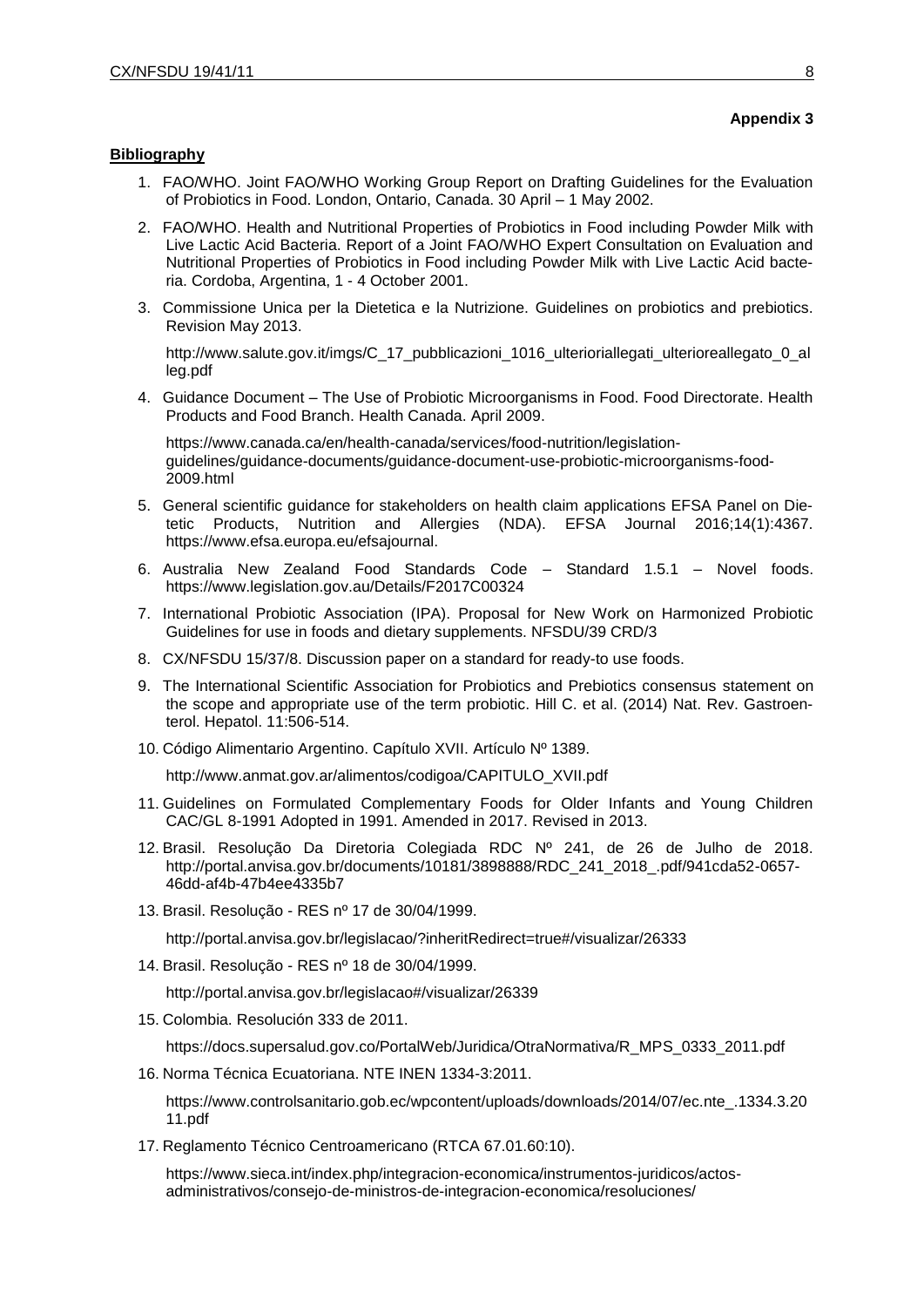**Glossary of terms** 

18. Chile. Norma Técnica N° 191.

http://www.ilsisurandino.cl/wp-content/uploads/2017/09/Resol-860-exenta.pdf

- 19. IPA Europe guidelines to qualify a microorganism to be termed as 'probiotic' in foods, beverages and supplements in commercial communications, 2015. http://ipaeurope.org/images/image/pdf/IPA%20Europe%20Guidelines%20to%20qualify%20a %20microorganism%20as%20probiotic.pdf
- 20. IPA. Guidance for the Use of the Term "Probiotic" In the Labelling Of Foods, Beverages and Food Supplements. 17 September 2015.
- 21. IPA. Criteria to Qualify a Microorganism to be termed as 'Probiotic' in Foods, Beverages and Dietary Supplements.

[http://ipaeurope.org/images/image/pdf/20180524%20IPA%20Europe%20Probiotic%20Criteria](http://ipaeurope.org/images/image/pdf/20180524%20IPA%20Europe%20Probiotic%20Criteria%20Document.pdf) [%20Document.pdf](http://ipaeurope.org/images/image/pdf/20180524%20IPA%20Europe%20Probiotic%20Criteria%20Document.pdf)

- 22. ILSI Europe Concise Monograph Series. 2013 ILSI Europe. Probiotics, Prebiotics and the Gut Microbiota by Nino Binns.
- 23. IPA Europe. What Probiotics Can Do for You. … A quick guide to probiotics. March 2017.

### **Appendix 4**

| <b>Active Fluorescent Units</b>                                         | AFU         |             |
|-------------------------------------------------------------------------|-------------|-------------|
| <b>Codex Alimentarius Commission</b>                                    | CAC         |             |
| Codex Committee on Nutrition and Foods for Special Dietary Uses CCNFSDU |             |             |
| Colony-forming unit                                                     | CFU         |             |
| Conference room document                                                | <b>CRD</b>  |             |
| Food and Agricultural Organization                                      | <b>FAO</b>  |             |
| International Code of Nomenclature                                      | <b>ICNB</b> |             |
| International Committee on Systematics of Prokaryotes                   |             | <b>ICSP</b> |
| International Probiotic Association                                     |             | <b>IPA</b>  |
| List of Prokaryotic Names with Standing in Nomenclature                 |             | <b>LPSN</b> |
| World Health Organization                                               |             | WHO         |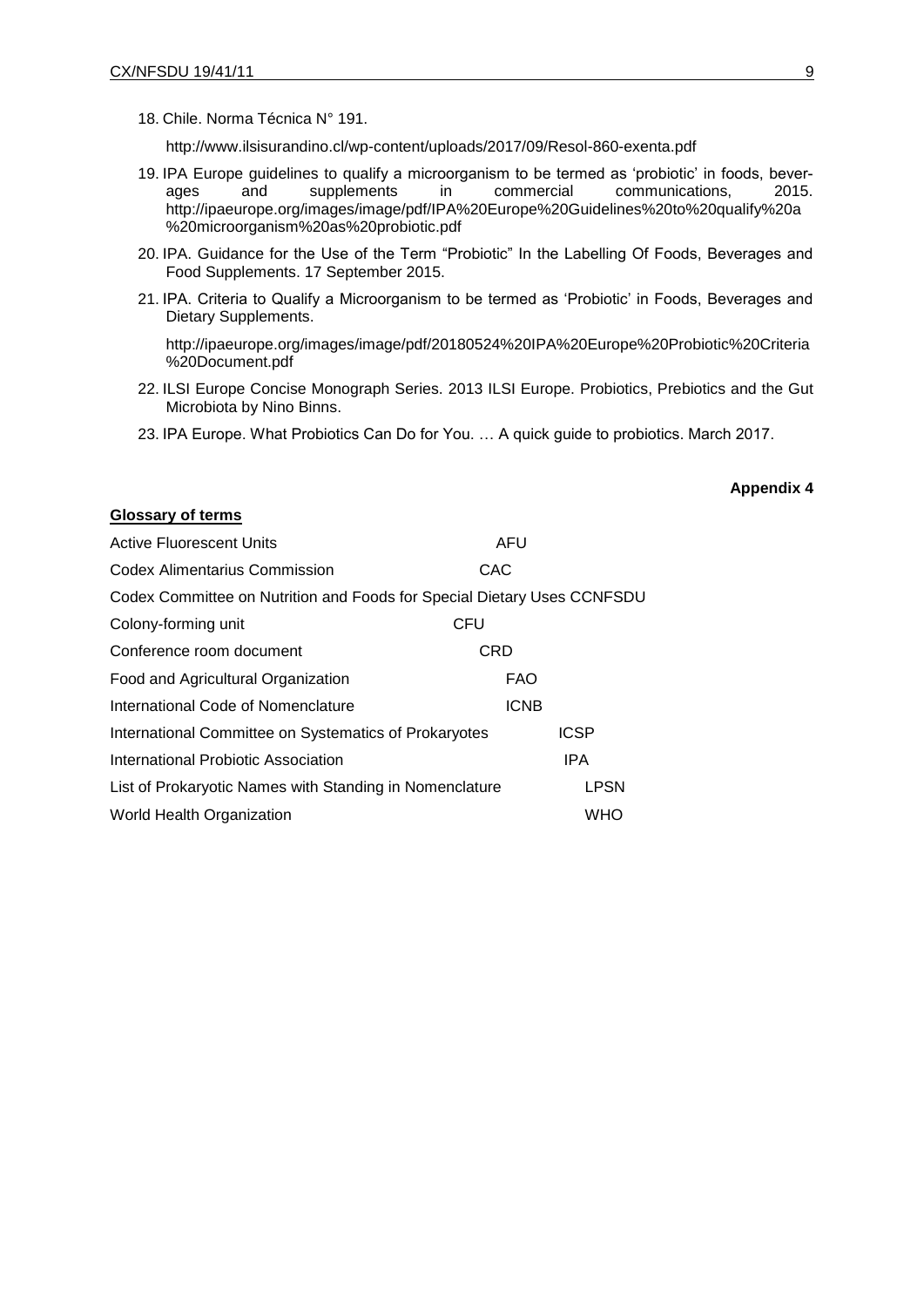## **PROJECT DOCUMENT**

### **1. PURPOSES AND SCOPE OF GUIDELINES**

The purpose of the work is to establish harmonized guidelines for probiotics for use as an ingredient in foods, beverages and dietary supplements.

The scope of the guidelines includes a definition, minimum characterization requirements, safety criteria, quality and labelling criteria.

Drug applications and animal feeds are excluded from the scope of this work.

### **2. RELEVANCE AND TIMELINESS**

Probiotics are live microorganisms increasingly used in a wide variety of food applications. There are a number of distinct probiotics strains and consumer demand is driving growing international trade.

There is growing interest in the concept of probiotics and its role in human nutrition. Probiotics are used in a variety of foods, the main category being dairy products, but they are also present as dietary supplements. The general population is increasingly interested in maintenance of health and self-care and this may explain the consumers' interest in probiotics. The establishment of a probiotic guideline is supporting the United Nations sustainable development goal 3: "*Good health and well-being*", ensure healthy lives and promote well-being for all at all ages.

Currently, probiotics are distributed in 63 countries and probiotic dairy-based yoghurts are distributed in 196 countries. (Source IPA).

The scientific and clinical evidence have progressed rapidly, as has the development many probiotic products. Unfortunately, misuse of the term probiotic has also become an important issue, with many foods using the term without being probiotics.

There have traditionally been many products available in the marketplace carrying the label 'probiotic'. However, there are currently no defined criteria or guidelines internationally accepted on what constitutes a 'probiotic' microorganism. The establishment of eligibility criteria will provide proper guidance for global regulatory agencies to develop probiotics specific regulations.

At the same time, probiotic foods have received the legitimate attention of regulatory authorities with an interest in protecting consumers from misleading claims. Regulations on 'probiotics' are now under discussion in some countries while other countries have already established criteria and an organized framework for 'probiotics'.

Thereby, harmonized guidelines would facilitate international trade and enable fair and transparent practices.

Due to the lack of an international guideline, standard or reference, it is necessary to establish a Codex guidelines covering the definition, minimum safety and characterization criteria, quality and labelling for probiotics for use as an ingredient in foods and dietary supplements.

Therefore, it is essential that industry have specifications for probiotics in foods and dietary supplements, in order to ensure the proper use of the term all the while respecting national requirements.

Furthermore, Codex guidelines for probiotics would also contribute to the protection of consumers' health.

### **3. MAIN ASPECTS TO BE COVERED**

The main aspect to be covered includes the scope of the guidelines, the establishment of a harmonized definition of 'probiotics', minimum safety and characterization criteria, quality and labelling. Food safety will be addressed through references to relevant Codex standards, guidelines, and codes of practice.

i. Definition

 $\overline{a}$ 

It will be necessary to develop a definition, considering the FAO/WHO definition  $(2001)^2$ , revised by Hill et al. (2014), with criteria that is sufficiently broad to cover both vegetative microorganisms and spores.

<sup>2</sup> Report of a Joint FAO/WHO Expert Consultation on Evaluation of Health and Nutritional Properties of Probiotics in Food including Powder Milk with Live Lactic Acid Bacteria, Cordoba, Argentina, 1-4 October 2001.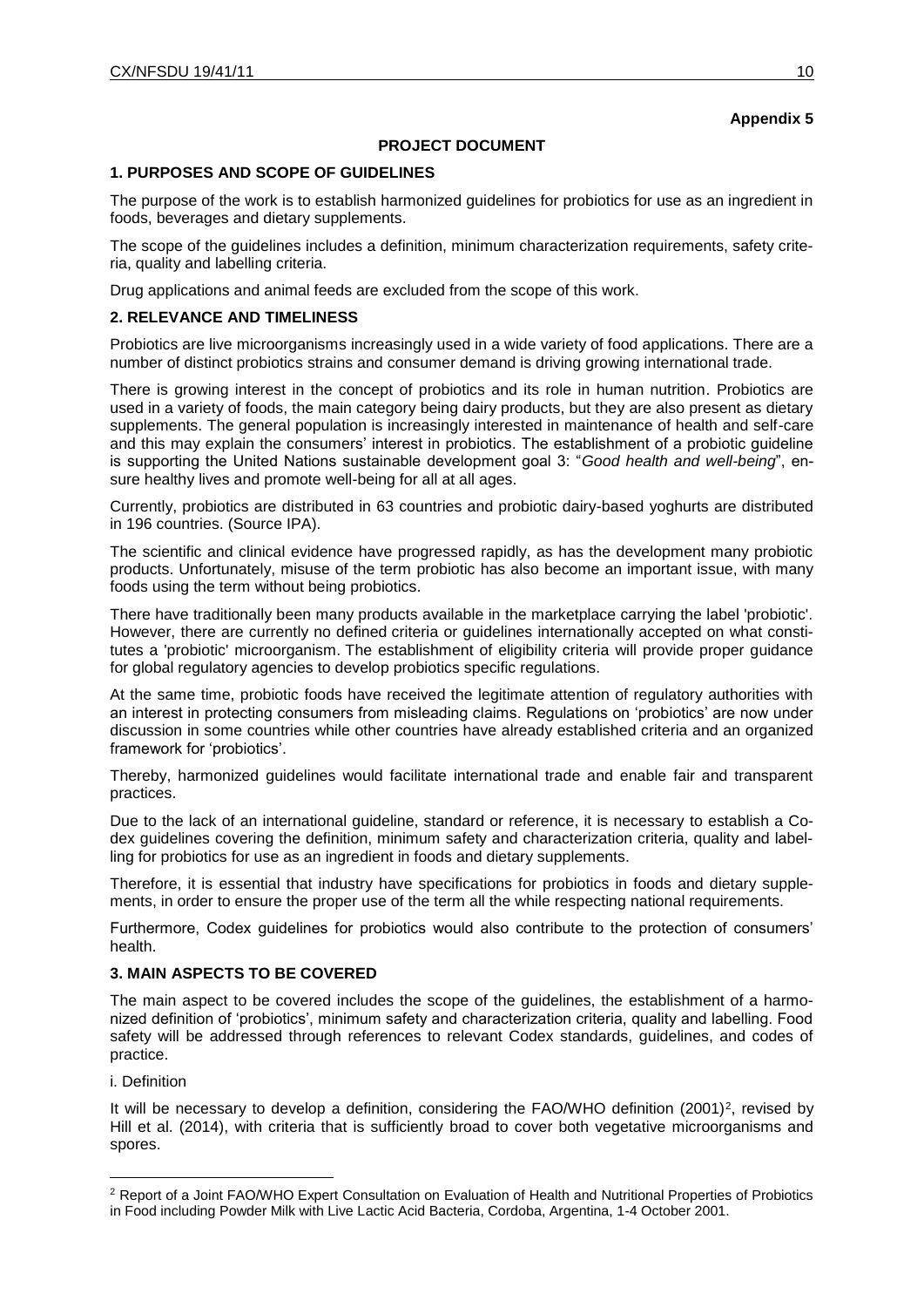ii. Minimum safety and characterization criteria.

Minimum requirements will be required in order to recognize a strain as a probiotic, such as:

- a) *Taxonomic characterization of the microorganism.*
- b) *Functional characterization of the strain<sup>3</sup> .*
- *c) Safety assessment of the microorganism for the intended use.*

Furthermore, minimum requirements should also be accomplished for probiotic microorganism once the probiotic is added to food or dietary supplements: the probiotic microorganism(s) should be alive when consumed, should be in adequate amounts of probiotic microorganism(s), and the viability within the food or dietary supplement should be demonstrated.

Additionally, it should be proved that the probiotic strain keeps the viability within the food or dietary supplement where it is added.

### iii. Food safety

Food safety aspects will be addressed through references to relevant Codex standards, guidelines, and codes of practice such as:

- Food additive provisions and their maximum limits will be referred to the General Standard for Food Additives (CXS 192-1995).
- Provisions for hygienic practice for production, handling, processing, storage and distribution of probiotics and foods with probiotics with reference to the General Principles of Food Hygiene (CXC 1-1969) and other relevant codex texts.
- Provisions for chemical contaminants with reference to the General Standard for Contaminants and Toxins in Food and Feed (CXS 193-1995).

### iv. Food Labelling

In addition to the General Standard for Labelling of Prepackaged Foods (CXS 1-1985), it should be applied the following specific provisions: name of the microorganism(s) (genus, species and strain) mentioned in the list of ingredients; amount of viable cells of total probiotic microorganisms (CFU/g); name of the food; serving size and storage conditions.

v. Reference Methods of Analysis and Sampling.

a) *Taxonomic characterization of the microorganism.*

The applicable methodology of analysis for the typing of strains and the counting of microorganisms will be considered.

## b) *Count of microorganisms.*

Traditionally, plating has been used and endorsed as the "standard way" to evaluate microbial viability and it has been determined through counting "colony-forming units", CFU. The plate count method is based on the premise that a single bacterium can grow and divide to give an entire colony. This method is historically and currently, the most broadly used method to demonstrate the activity of the microorganisms.

Now, other methods such as flow cytometry (ISO 19344 IDF 232) are coming to be used widely and a standardized method has been developed and used as a way to evaluate total probiotic microorganisms.

All work will be coordinated with the applicable general subject Codex Committee to ensure the appropriate application of Codex expertise and resources.

## **4. ASSESSMENT AGAINST THE CRITERIA FOR THE ESTABLISHMENT OF WORK PRIORITIES**

### **General criteria**

 $\overline{a}$ 

The Codex Alimentarius Commission has a mandate of protecting consumer's health and ensuring fair practices in food trade. The proposed new guidelines will meet this criterion by promoting consumer protection from the point of view of health, food safety and ensuring fair practices in the food trade and in particular:

<sup>3</sup>FAO/WHO. Joint FAO/WHO Working Group Report on Drafting Guidelines for the Evaluation of Probiotics in Food. London, Ontario, Canada. 30 April – 1 May 2002.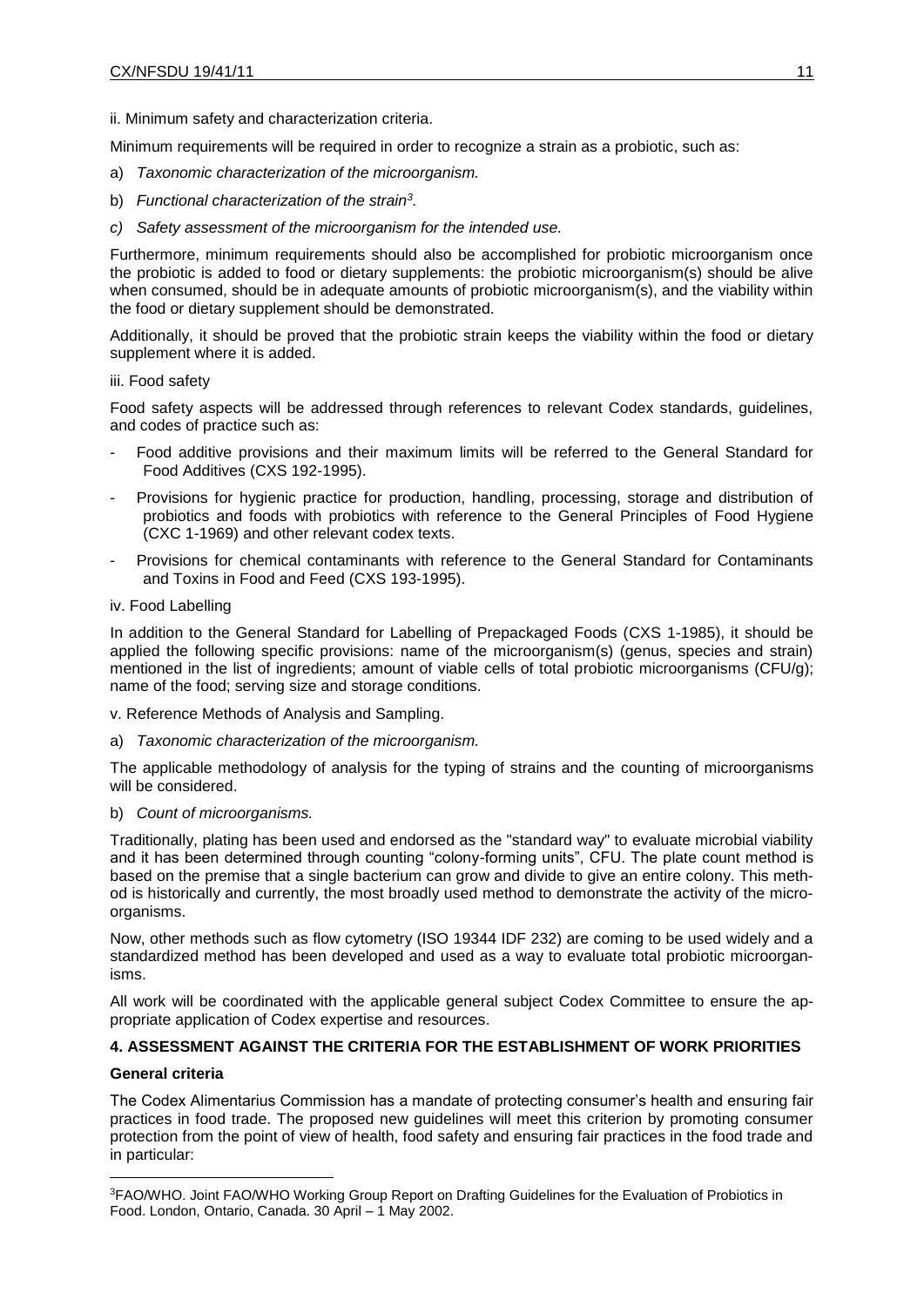#### i. *Fair practices in food trade:*

Despite the widely recognized FAO/WHO definition (2001), revised by Hill et al. (2014), which states that "*Live microorganisms that, when administered in adequate amounts, confer a health benefit on the host*" there is no clear harmonization regarding the use of the term 'probiotic'. On a global level, there are a number of products sold as 'probiotics' that do not comply with this definition.

In the absence of an internationally accepted standard and guidelines, trading practices can become disordered and non-compliant.

ii. *Food safety:*

It will be proposed to establish safety criteria of probiotics as live microorganisms. Initially, a scientific approach for those genera and species with an established safe history of use in foods, and for those newly recognized as probiotics, an *in-vitro* evidence-based approach, genomic mining and phenotypic analysis shall all be utilized to demonstrate safety.

#### **Criteria applicable to general subjects**

(a) *Diversification of national legislations and apparent result or potential impediments to international trade*

The lack of a harmonized definition for probiotics could result in many different definitions being developed for the purposes of inclusion in national regulations. The lack of harmonized guidance could also result in unnecessary barriers to trade.

Also, there could be misuse by manufacturers of the "probiotic" denomination and the misinterpretation of the probiotic concept by consumers.

In addition, a harmonized definition for the term 'probiotics' could prevent its misuse on product labels, communications or advertising.

(b) *Scope of work and establishment of priorities between the various sections of the work*

The scope of work will address:

1. The establishment of a harmonized definition of 'probiotics'.

2. Minimum safety and characterization criteria for probiotics as an ingredient in foods, beverages and dietary supplements.

- 3. Labelling criteria for probiotics
- (c) *Work already undertaken by other international organizations in this field and/or suggested by the relevant international intergovernmental body (ies)*

In 2001, scientific community and experts convened by FAO/WHO provided a scientific opinion on 'probiotics' agreed on the following definition (later amended by an expert consensus group): "*live microorganisms that, when administered in adequate amounts, confer a health benefit on the host*".

This report was followed by the "Guidelines for the Evaluation of Probiotics in Food" where the FAO/WHO experts made several recommendations. One of these was to officially adopt the definition as well as more specific criteria as a prerequisite to qualify a microbial strain as a "probiotic".

While the definition of probiotics has been widely acknowledged by the scientific community and key players in the field of probiotics, the FAO/WHO guidelines have not been implemented.

Only a few countries have regulations on probiotics. Those countries that have developed legislation have different views with diverse criteria regarding the safety, characterization, quality, and labelling requirements on probiotics in food, beverages and dietary supplements and their labelling.

In 2011, Argentina incorporated into its food regulatory framework a definition of probiotics, a guide for the evaluation of a probiotic as a food ingredient and a definition of food with probiotics.

Brazil, Colombia, and Ecuador have adopted a definition of probiotics that is aligned with the definition proposed by FAO/WHO. Besides, Brazil has a protocol for the evaluation of a probiotic as a food ingredient.

The Southern Cone and Caribbean countries include requirements for "probiotic" microorganisms on food labelling.

In Europe, there is neither regulatory status nor guidelines defining the probiotics category nor a commonly acknowledged list of individual probiotic strains and/or species.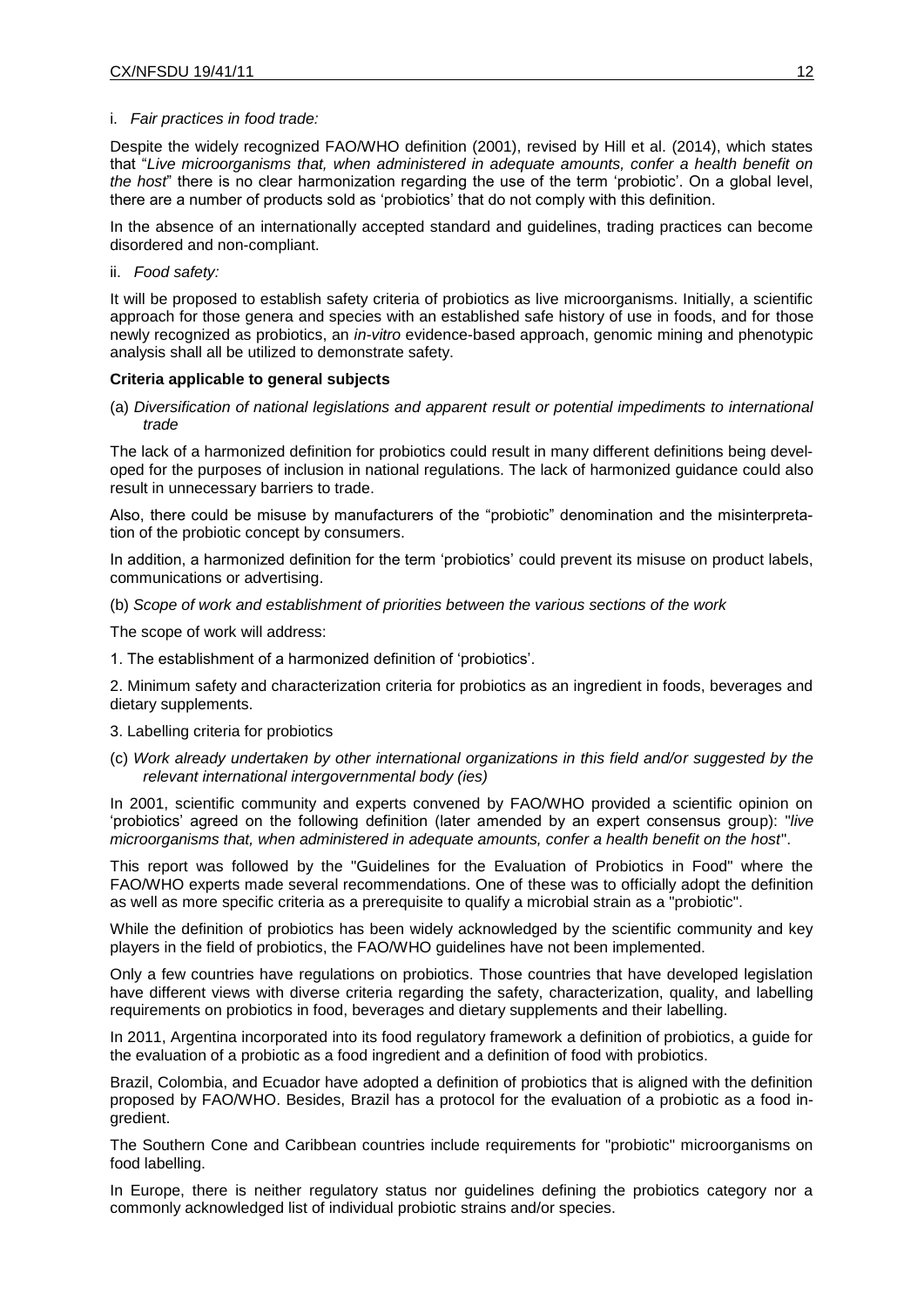Very few EU Member States, such as Italy, have developed certain requirements for qualifying specific strans as probiotics.

In the US, probiotics can be considered as food or ingredients. Safety is demonstrated using the Generally Recognized As Safe (GRAS) process self-determination or through a voluntary notice to the regulatory agency for food ingredients or following the New Dietary Ingredients (NDIs) process for use in food supplements, when applicable.

Canada has developed a Guidance Document in order to clarify the acceptable use of health claims about microorganisms represented as 'probiotics' on food labels and in advertising.

Australia and New Zealand have neither specific regulations on probiotics nor a definition of probiotics. Microorganisms, including probiotics, are considered "novel food".

India has a regulatory definition of food with added probiotics and Thailand has a specific probiotic regulation and a definition of probiotics.

#### (d) *Amenability of the subject of the proposal to standardization*

There is general support for the harmonization of food and dietary supplement regulations for probiotics to assist in eliminating any impediments to international trade.

Taking into account the existing global references on probiotics, standardization in this area is achievable through harmonization of: a definition, minimum safety and characterization requirements, labelling criteria for probiotics for use as an ingredient in foods and dietary supplements and amount of probiotic microorganism(s)

#### (e) *Consideration of the global magnitude of the problem or issue*

There have traditionally been many products available in the marketplace carrying the label 'probiotic'. However, there are currently no defined criteria or guidelines internationally accepted on what constitutes a 'probiotic' microorganism. The term 'probiotic' should only be used to describe microorganisms when certain requirements are met.

The establishment of eligibility criteria and an organized framework for the production of probiotic products will provide proper guidance for global regulatory agencies, enabling them to prepare probiotics specific regulations, and also will benefit consumers and industry.

## **5. RELEVANCE TO THE CODEX STRATEGIC OBJECTIVES**

Development of guidelines and a harmonized framework for probiotics, including general specifications and considerations is necessary to ensure and sustain quality probiotic products on a global scale. The development of international standards, guidelines, and other recommendations contributes to protect the health of consumers and to ensure fair practices in food trade.

The objective, as described above, is in line with the Codex Strategic Plan 2020-2025, adopted by the 42<sup>nd</sup> Session of the Codex Alimentarius Commission. In this regard, the new work proposal will contribute particularly to Goals 1, 2 and 3:

Goal 1: *"Address current, emerging and critical issues in a timely manner".*

Goal 2: *"Develop standards based on science and Codex risk-analysis principles".*

Goal 3: *"Increase impact through the recognition and use of Codex Standards".*

### **6. INFORMATION ON THE RELATION BETWEEN THE PROPOSAL AND OTHER EXISTING CO-DEX DOCUMENTS**

The proposed work will be used in conjunction with all existing and relevant standards and related texts in particular of the following:

- CXC 1-1969 General Principles of Food Hygiene.
- CXS 192-1995. General Standard for Food Additives.
- CXS 1-1985*.* General Standard for Labelling of Prepackaged Foods*.*
- CXS 193-1995. General Standard for Contaminants and Toxins in Food and Feed.
- CXG 23-1997. Guidelines for Use of Nutrition and Health Claims, which refer to the use of health claims in food labelling and, where required by the authorities having jurisdiction, in advertising of foods. The guidelines are applied with the aim of assisting competent national au-